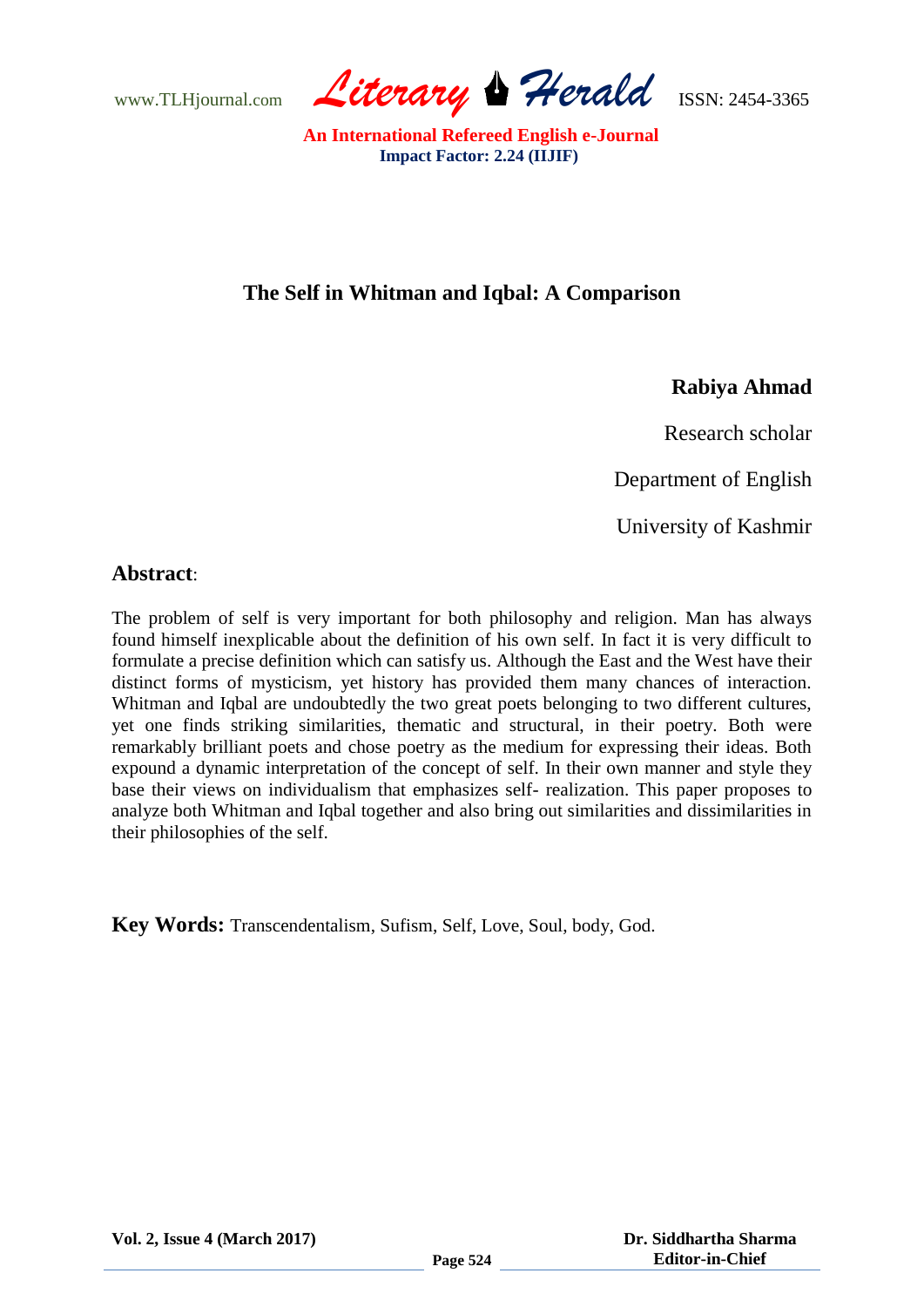www.TLHjournal.com *Literary Herald*ISSN: 2454-3365

# **The Self in Whitman and Iqbal: A Comparison**

## **Rabiya Ahmad**

Research scholar

Department of English

University of Kashmir

Walt Whitman and Iqbal are two great poets belonging to two different cultures. Whitman inherited western culture and Iqbal inherited eastern culture. Both of them were well-versed in their respective religious classics. Both were exceptionally brilliant poet-philosophers. Whitman"s narrative poem "Song of Myself" in his *Leaves of Grass* offers a peculiar blend of the oriental mystical trends with the American democratic idealism of his times. In their development as poets, Whitman and Iqbal converge and diverge at many levels. However, the most common motif which informs their poetry is the validity of the existence of an entity called "self".

Both Whitman and Iqbal present the self moving back and forth, between the conscious and the unconscious, between the real and the ideal, life and death in spiritual rebirth, between itself and its immortal source; the Over-soul or the Higher Self. The self that is eminent in their poems is a representative universal one. This imaginative, creative and universal self provides the key to most of the fundamental affinities.

One of the similarities that one can notice in these poets is that both of them were in favor of science and the scientific revolution that the world was going through during their times. To Whitman science brings us closer to God. It is truth that science is looking for. He points out that the discovery of the truth by scientists is a kind of revelation. He accepts the reality of scientist's world because it represents the truth of his cosmic consciousness:

Gentlemen, to you first honors always!

Your facts are useful, and yet they are not my dwelling,

I but enter by them to an area of my dwelling. (47; sec23)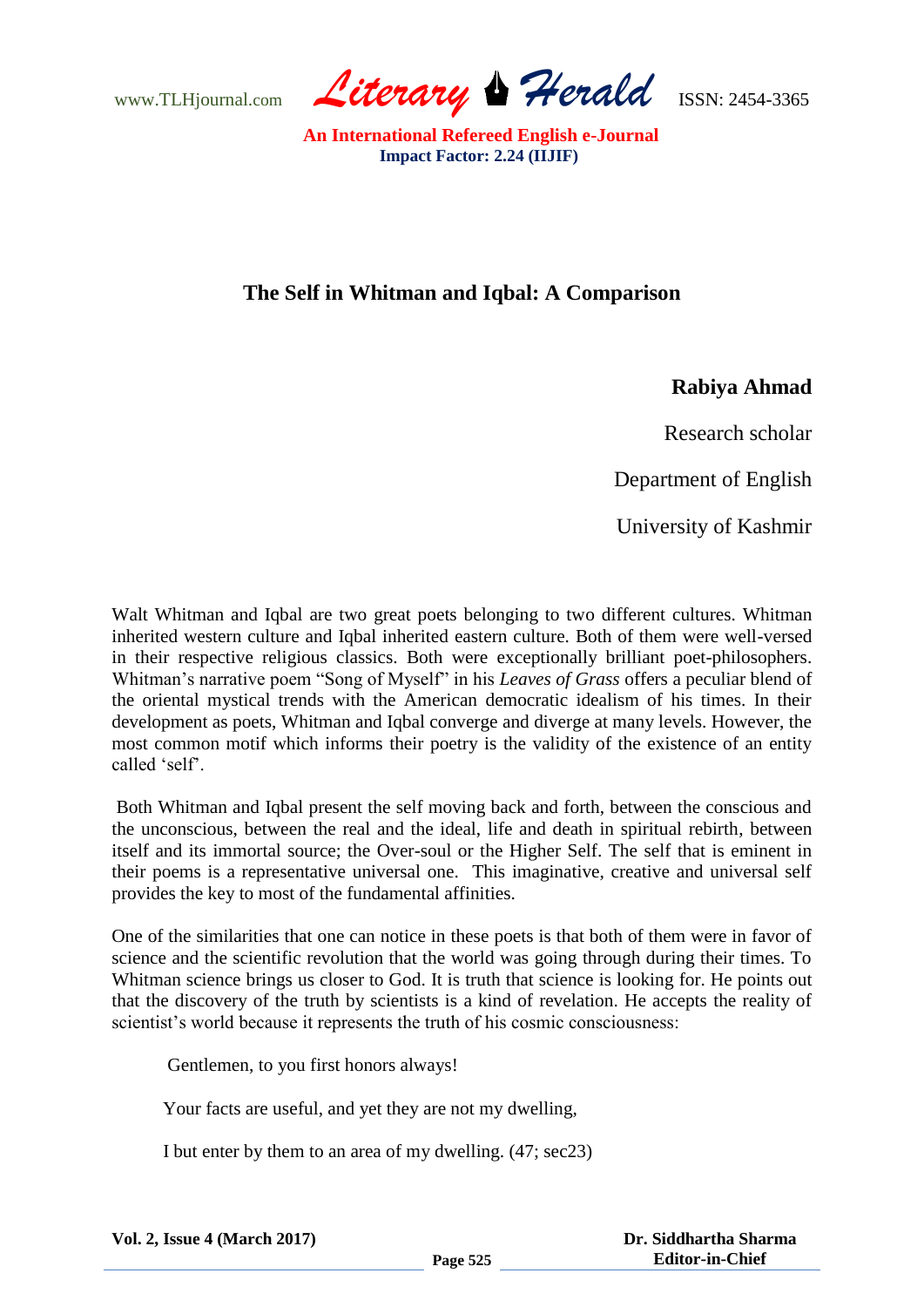www.TLHjournal.com *Literary Herald*ISSN: 2454-3365

Whitman anticipated a poetry that would be a companion of science. His appreciation of science has been summed up Nelen Venler in these words:

He beholds no vision of visible things in heaven or hell unseen to other men. He rather sees with extraordinary precision the realities of our earth. Whitman had no fear of science, science was revelation, and supported the view that he who is at the peak of the present… as an American from his very pastlessness tended to be… is the first into the future.(5)

Iqbal also defines the scientific endeavor as God- seeking, God-appreciating and Godfinding activity. He believed that the physical sciences provide a sort of spiritual meaning to men who contemplate and ponder over God"s wisdom behind His creation. In other words, nature which reflects God's wisdom is the portrayal of His existence. Therefore, he suggests an educational system in which religion and science may discover hitherto unknown mutual harmonies and are no longer antagonistic. For him science combined with religion is a kind of mysticism which is most suitable to the present generation.

Science is an instrument for the preservation of Life,

Science is a means of establishing the self, (20)

But he proclaims emphatically that science divorced from religion is nothing but blindness and woefully laments that science and technology presently in vogue in our educational system adopts a forgetful attitude towards God. Therefore he raises a call for waging war against Godless science which has polluted the minds of the present generation. And he encourages the Muslims to create a new world by integrating science with religion in their educational system so that it gives "a spiritual interpretation of the universe" which is one of the basic motifs of his poetry.

Sufi poets played an important role in determining the course of Whitman"s poetics, from its philosophy to its techniques. His use of common diction connects him to sufis. He is concerned with the relationship between God and man, and more like sufis, he goes beyond looking into his own mind. He goes beyond the human intellect and spirit and includes the physical aspect as well. He, like sufis, used earthly terms to convey his transcendental philosophy. The body is the medium through which people connect and learn about anything that is not of them. Since the body is able to learn and interrelate with the divinity of nature, it must be having its own divine properties by virtue of these abilities. It is highly possible that he gained a sense of courage to write about subjects considered mundane, taboo, or even both common and taboo, through his reading of sufi poetry. As pointed out by LeMaster and Jahan, Whitman and Rumi "express their religious sentiments through shockingly secular language and imagery," including "frequent use of explicit sexual images," which "often poses problems for readers whose notion of religion and attitudes regarding religious fervor are more conventional"(44). He, like a true sufi, rejoices and celebrates with wild abandon his mystical merger with the cosmic self. His concept of the "Self" directly corresponds to the sufic concept of the real, which stands in contrast to the phenomenal self. In a typically sufic manner, he is firmly established in "cosmic consciousness".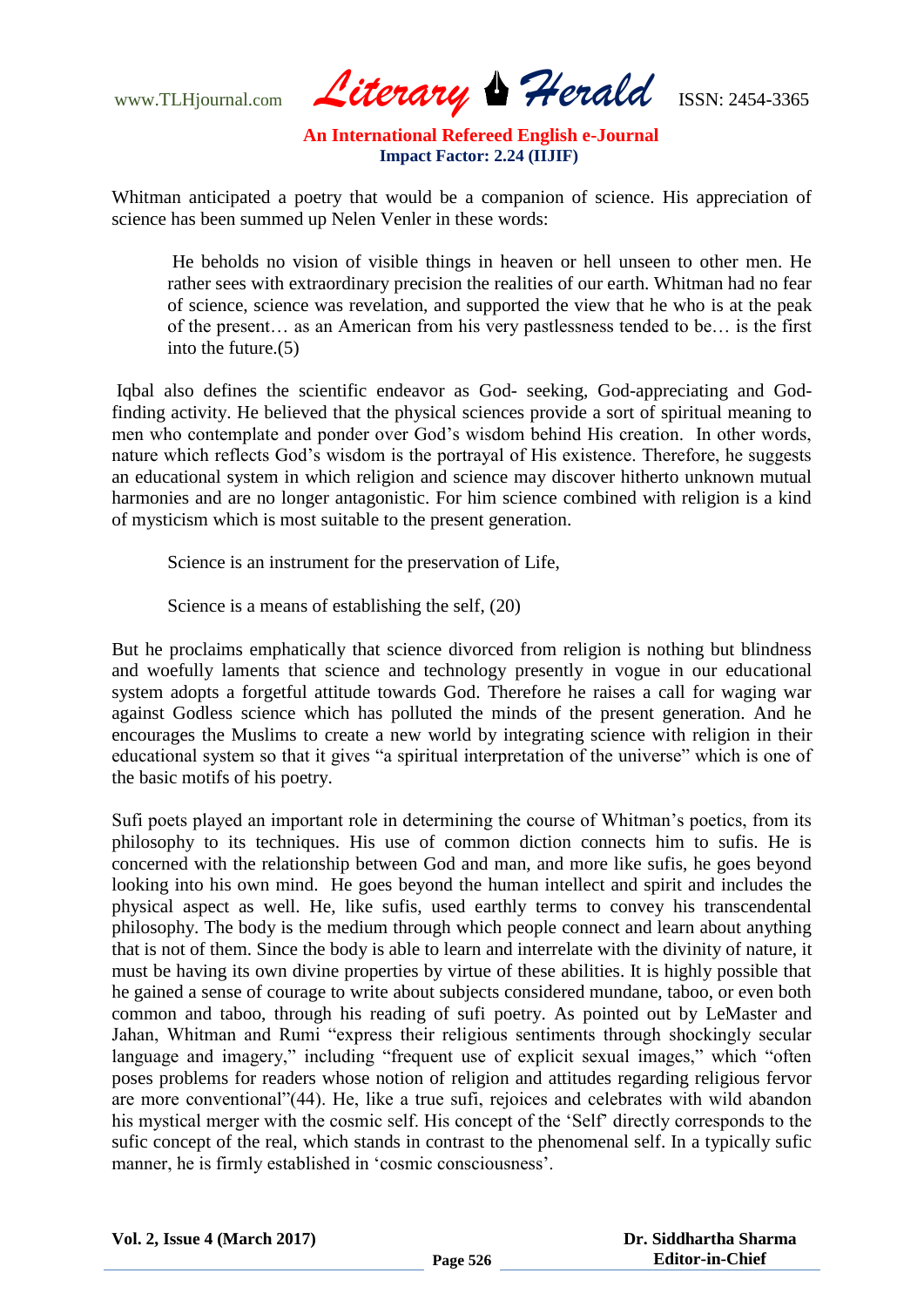www.TLHjournal.com *Literary Herald*ISSN: 2454-3365

Iqbal"s treatment of sufism is two-fold. He believes that mystic experience is a source of knowledge and a useful way of approaching the real. For him Islam is a unifying force between the spiritual and temporal or material world, because his concept of Islam was not of monastic order. So, the passive attitude towards life is not accepted by him, especially in the Islamic framework as he believed in action. Though we find him criticizing certain attitudes and activities of mystics, yet there is a sense of appreciation and gratitude towards sufism even in his criticism. To Iqbal, a sufi is a creative and active agent of the divine will. He criticizes those who favor passivity and create inactiveness among the Muslims. He was inspired by Rumi, and upholds that of all the creatures only man is endowed with freedom and choice. It is only this endowment which makes him the crown of creation. He has paid tribute to Rumi in almost all his books. There are many indirect pointers about his acceptance of Rumi as guide. In the Prologue of *The Secrets of the Self* Iqbal " relates how Jalaludin Rumi, who is to him as Virgil was to Dante, appeared in vision and bade him arise and sing" (xiv).

The sense of unity in Whitman pervades everything that exists in this universe. For him, nothing exists in isolation. The 'I' used by him includes all that is unique along with everything that is transcendental. And like Blake he includes even animals in his omniscience. He beholds the divine in every aspect of creation as expressed lucidly and convincingly in section 48 of "Song of Myself":

And I say to mankind, be not curious about God,

For I who am curious about each am not curious about God….

I hear and behold God in every object, yet understand God not in the least,

I see something of God each hour of the twenty four,

And each moment… (79- 80)

Whitman places immense faith in the immanence of God manifesting Himself in the universe and in all objects that adorn and glorify it. He identifies with everything that exists in it. And this sense of "oneness of all" makes his democracy universal and pantheistic. He walks in the midst of herds of cattle and gives us this lesson of unity, integrity, contentedness and happiness. He is an intimate companion of nature. He desires for a noble race of human beings, energetic, living their perfect lives pleasantly, in sympathy with nature, in an idyllic world. The appeal and strength of his nature poetry can be traced to his inborn, personal experience. He believed that nature alone remains enduring to man, and ultimate tranquility and happiness of mankind depends upon awakening "from their torpid recesses the affinities of a man or woman with the open air, the trees, fields, and changes of seasons, the sun by day and stars of heaven by night" (Fisher 356). He is a glowing and full- blooded lover of nature who learns her very affectionately. According to his own description, he is 'a kosmos'. His study of nature has been passionate: "A morning glory at my window satisfies me more than the metaphysics of the books" (49; sec24).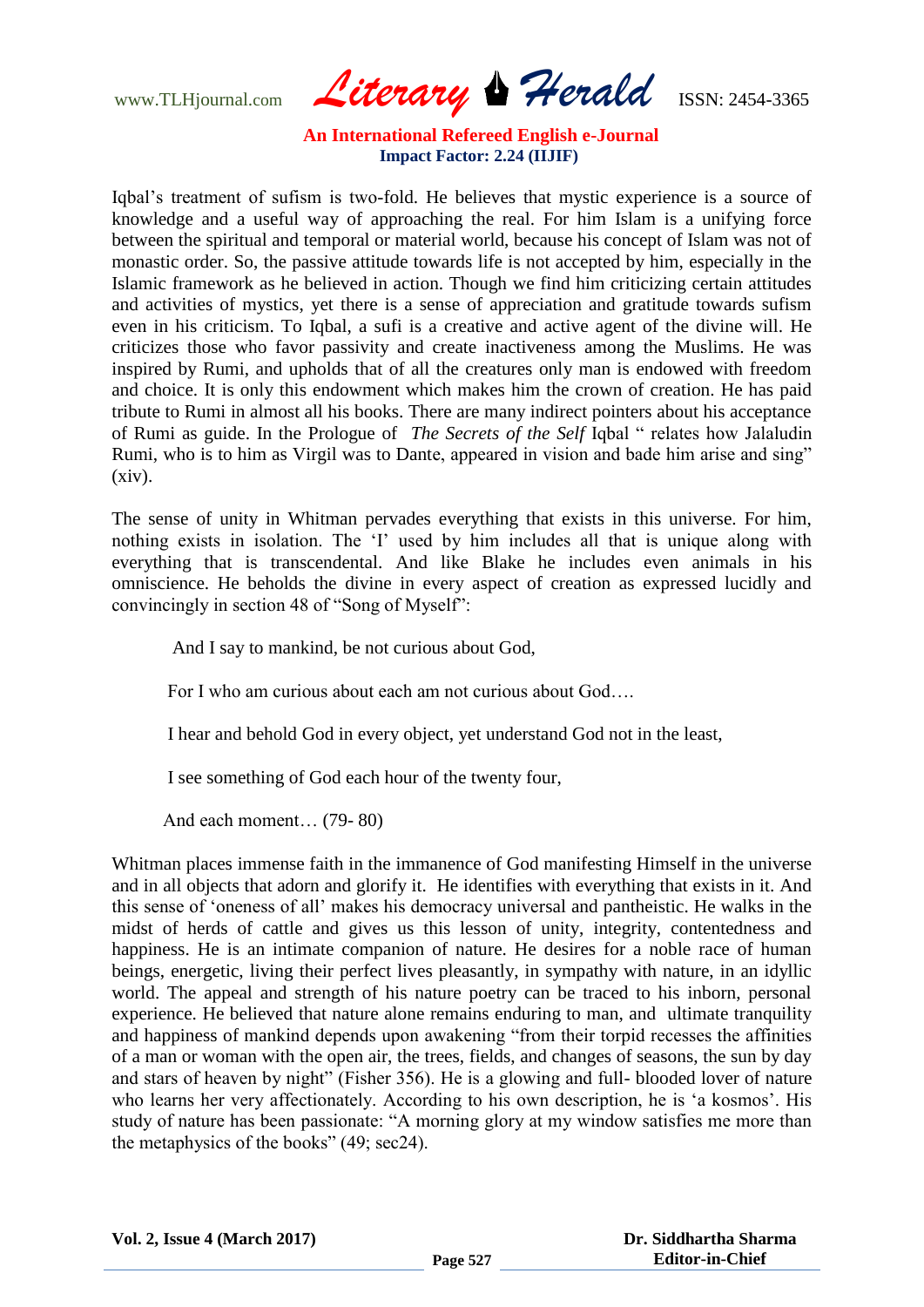www.TLHjournal.com *Literary Herald*ISSN: 2454-3365

As a lover of nature, he looks at all natural things. The secret of true personality for Whitman is the identification of the microcosm with all things natural and external. He is the pantheist of all pantheists. He believes that God is immanent, as he realizes and encompasses the whole universe he finds God in everything. While referring to his pantheistic aspect D Mirsky writes:

In his pantheism, he is not highly original, nor does he stand alone among democratic (and pseudo- democratic) ideologists of the nineteenth and twentieth centuries. Optimistic in outlook this pantheism is sharply inimical to the old dogmatic religions; but it is nonetheless definitely religious in mental attitude and definitely mystical in world- view; in substance, it is above all a popularization of the philosophy of bourgeois democracy. (239-40)

According to Iqbal, "the universe does not confront the Absolute Self in the same way as it confronts the human self" (*Reconstruction12*). "It is a structure of events, a systematic mode of behavior, and as such organic to the Ultimate Self. Nature is to the divine Self as character is to the human self" (52). Iqbal supports Einstein"s view that the universe is finite but boundless. He believes that nature has no limits, but the only limit it has is the Immanent self which creates and maintains the whole world. As nature is organically connected to the creative self, it can grow and is infinite is the sense that none of its limits is final. His pantheistic ideas derive from Plato"s idea of God as eternal beauty which is evident in all things. However, he soon outgrew his pantheism. His old teacher at Cambridge, McTaggart wrote to him on reading *The Secrets of the Self*:

Have you not changed your position very much? Surely, in the days when we used to talk philosophy together, you were much more of a pantheist and mystic. (qtd in *Thoughts and Reflections*118)

This is an enlightening remark. He believed that pantheistic doctrine was substituted for a personal transcendent God of Islam, as it sapped the energies of the people spurring a life of activity and exertion. For him the relation of the finite and infinite ego is one in which the "true infinite does not exclude the finite," but "embraces the finite without effacing its finitude and explains and justifies its being" (Iqbal, *Reconstruction* 29).

The theme of love is dominant in the poetry of both the poets. Both believed that the self is strengthened by the power of love. It is an urge to know and recognize the deep hidden mysteries of life, in order to arrive at the "Ostensible realities", providing an insight into the meaning and purpose of life. Iqbal has used the word "Love" in a very wide sense. Love is a powerful weapon which can transform both the individual and humanity. He lays a great stress on the value of love for strengthening the self. In fact he says that the strength and potency of our faith depends on the degree and depth of love. To him love is the rejuvenating spirit that develops the desire to shape and reshape the environment. He says in *The Secrets of the Self*:

The luminous point whose name is the self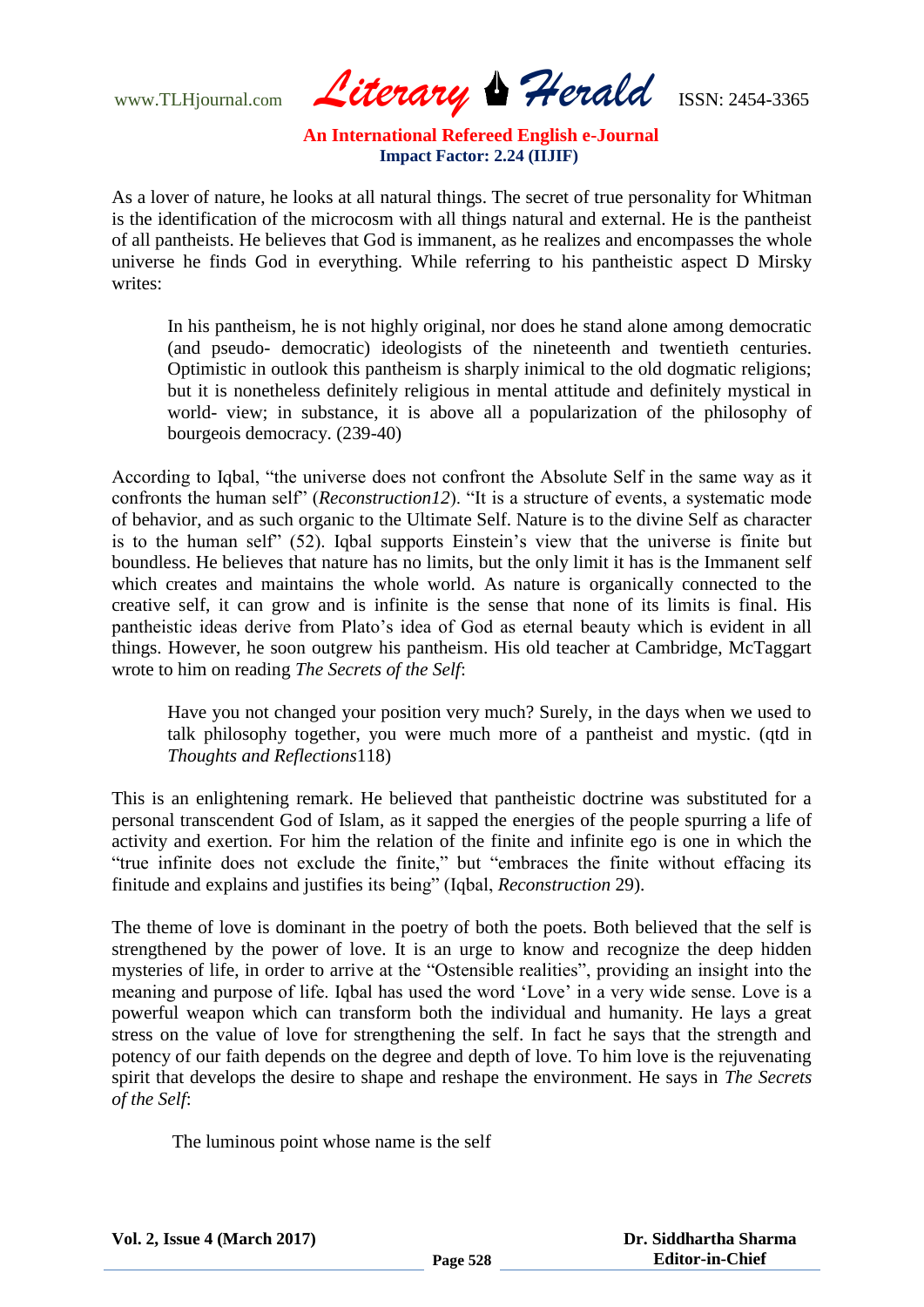www.TLHjournal.com *Literary Herald*ISSN: 2454-3365

Is the life- spark beneath our dust.

By Love it is made more lasting,

More living, more burning, more glowing. (26)

To Whitman love is that forceful emotion of the mystic dedication where the rhythm of "I" and "thou" flows on in countless channels of meters. Love provides him an insight into the abysses and recesses of mind and soul. For him love enhances and intensifies one"s vision of that synthesis of truth and beauty which is the highest and deepest reality. He arrives at oneness as an effect of the summit of love.

Both Whitman and Iqbal reject the Cartesian divergence between mind and body which cannot account for the interaction of the spiritual with material being. Iqbal does not believe in the duality of body and spirit. They are one as become visible in action. If body and mind are fundamentally different, as Descartes assumed, then:

The changes of both run on exactly parallel lines, owing to some kind of preestablished harmony, as Leibniz thought. This reduces the soul to a merely passive spectator of the happenings of the body. (Iqbal, Reconstruction 105)

For Iqbal then, body and mind are not two antithetical entities. He considers matter not as something dead but as a sub-ego. Hence matter is itself resolved to spirit and will. The relation between the body and the soul is the same as the relation between the Universe and God. The Universe is the objectification of God, and the body is the objectification of the soul. Both have their significance when they are related to each other. He states:

The body is not a thing situated in an absolute void; it is a system of events or acts. This does not obliterate the distinction if soul and body; it only brings them closer together. The characteristic of the ego is spontaneity; the acts composing the body repeat themselves. The body is accumulated action or habit of the soul; and as such undetachable from it. It is a permanent element of consciousness which, in view of this permanent element, appears from the outside as something stable. (Iqbal, *Reconstruction105*)

Similarly, Whitman always gives equal importance to matter as well as spirit. He does not reject the physical aspect of the self, for it is only through the physical that one can have an insight of the spiritual, and it is only through the physical that his vision can be conveyed. He realizes the importance of both, and stresses that neither of the two can be disregarded before the other. Thus he appears as a poet of both body and soul.

Iqbal in his theory of personality explained the two aspects of the ego which are appreciative and efficient. These are not like the three warring components that are found in Freud. The efficient self is what psychology concerns itself with: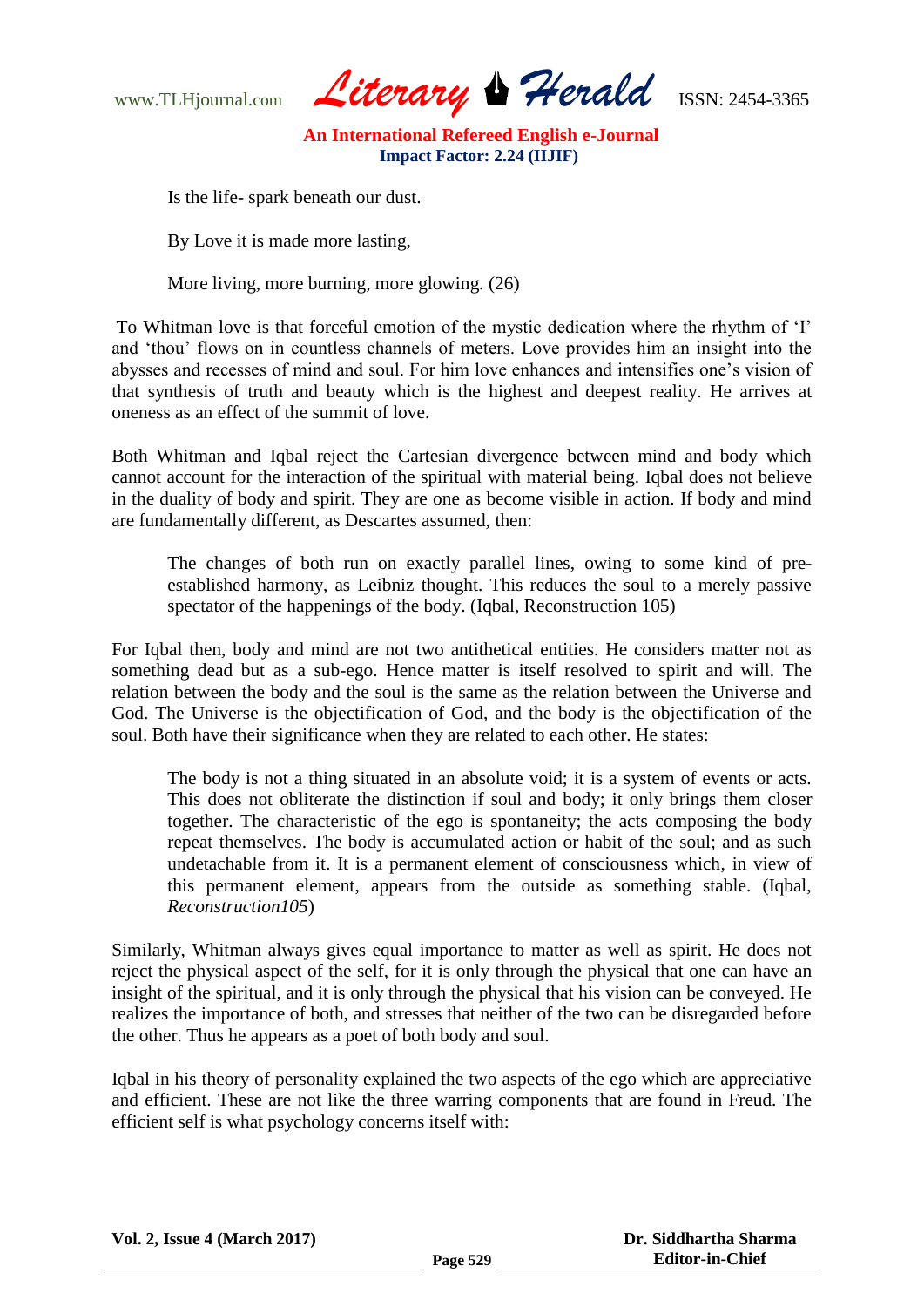www.TLHjournal.com *Literary Herald*ISSN: 2454-3365

…the practical self of daily life in its dealing with the external order of things which determine our passing states of consciousness and stamp on these states their own spatial feature of mutual isolation. (Iqbal, *Reconstruction* 47)

The efficient self is that which is concerned with the physical world. He relates it to Kant's transcendental unity of apperception which "according to the determinations of our state, is, with all our internal perceptions, empirical only" (Kant 88). The appreciative aspect of self stays connected with the originator from where it has originated. It is creative. It does not find things, it makes them. One becomes aware of it, "only in the moments of profound meditation, when the efficient self is in abeyance" (Iqbal, *Reconstruction* 48-49). The unity of the appreciative self is such that in it each experience permeates the whole. The multiplicity of its elements is, unlike that of the efficient self, wholly qualitative.

Whitman does not fully abandon religion. His approach to religion is fairly radical, and recognizes it in the context of time in which it is developed, but discards the same for any other times if it loses its relevance. He does not sing to any specific God. He is a universalist, not in its creedal sense, but in the implication of the term. He realizes God everywhere, and rejects the bonds of all orthodox faiths and desires to liberate himself from every thwarting practice. In the 1855 Preface he wrote:

There will soon be no more priests. Their work is done… A new order shall arise and they shall be the priests of man, and everyman shall be his own priest. (qtd in Murphy 695)

His humanistic approach makes us believe that God is to be found not in temples and mosques but in humanity itself. That "plain public road" each man must travel for himself. He presents his notion of humanistic God where God is most dearly felt in human beings. His religion does not comprise of dogmas, churches and creeds. They have least consequences to him, but his habitual state of feelings regards everything around him filled with divine grace of God:

I hear and behold God in every object, yet understand God not in the least,

Nor do I understand who there can be more wonderful than myself. (80; sec 48)

To Iqbal the function of the religion is to get a direct contact with reality and the method of attaining it with the "Most Real" or Ultimate Reality is meditation and above all prayers; which he called higher stage of reflection. He propounds his philosophy giving references from the Quran. In *The Mysteries of Selflessness* he has developed the theory of Islamic society its basis, aims and ideals. He wrote extensively on matters which he thought to be of greater importance to Muslims. All through his life he was a consistent reformer who called the Ummah to live under the guiding principles of the Quran. His religious aspirations are evident in almost all of his works.

Iqbal views man as the image of God and a link to unite God with the universe. He believes man as the main objective behind creation of the entire universe, because he only possesses